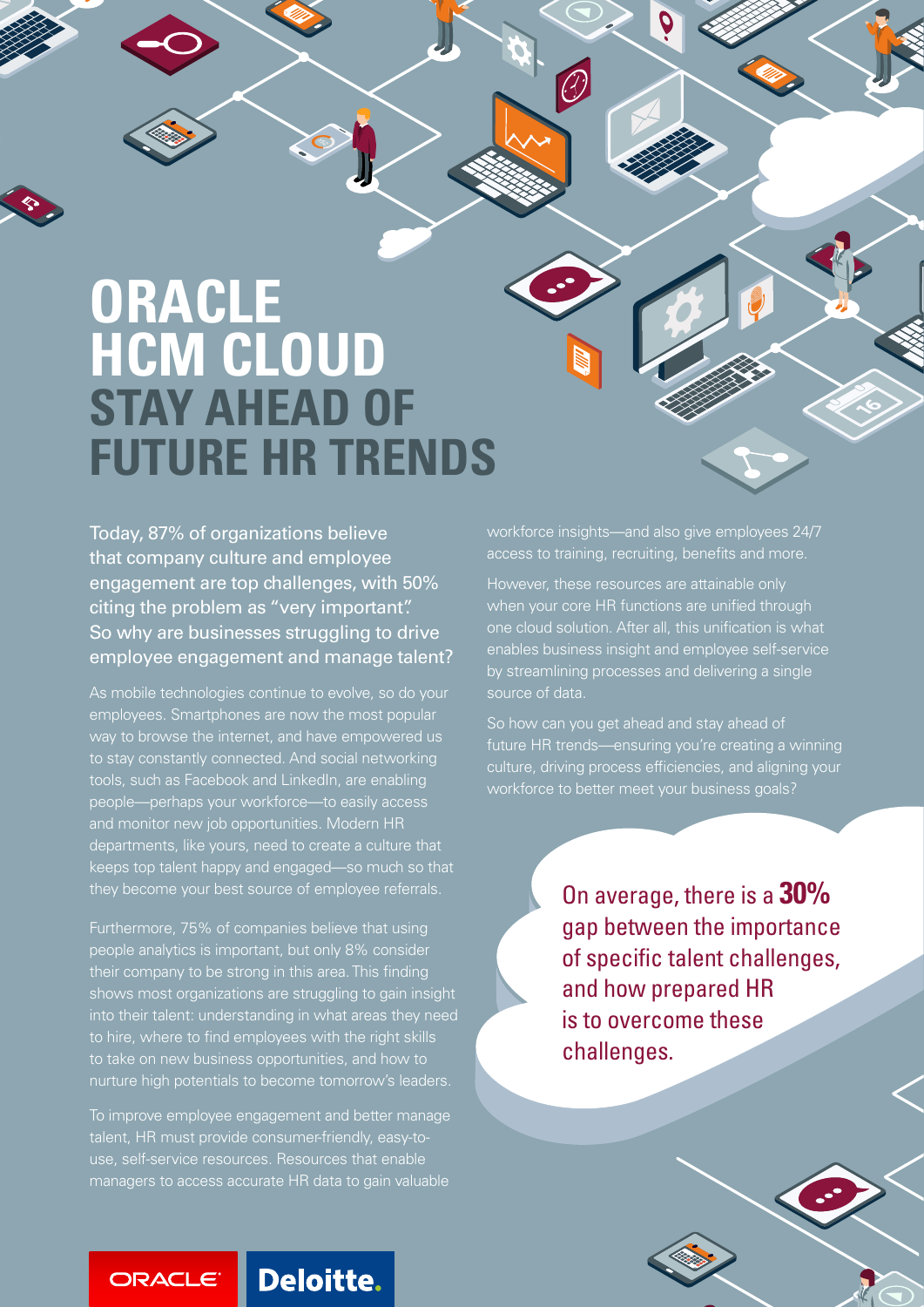

#### **10 GLOBAL HUMAN CAPITAL TRENDS**

Deloitte University Press' Human Capital Trends 2015 report discusses and highlights 10 trends that are reshaping the way organizations approach talent management:

- **1.** Culture & Engagement
- **2.** Leadership
- **3.** Learning & Development
- **4.** Reinventing HR
- **5.** Workforce Capability
- **6.** Performance Management
- **7.** HR & People Analytics
- **8.** Simplifying Work
- **9.** Machines as a Talent
- **10.** People Data Everywhere

After analyzing data and interviewing more than 3,300 business and HR leaders from 106 different countries, Deloitte University Press discovered six key findings that show what organizations must do to succeed in the new world of work:

#### **1. CULTURE AND ENGAGEMENT**

Ensure every HR program addresses culture and engagement so you can provide a positive, meaningful work environment that gives employees a sense of purpose and commitment.

# **2. LEADERSHIP, LEARNING AND DEVELOPMENT**

Build strong leadership programs and succession plans at all levels, especially for millennials who expect rapid paths to greater responsibility. Leverage digital learning tools to prepare the next generation of leaders.

## **3. REINVENTING AND RESKILLING HR**

Master your talent and HR programs. Only 5% of HR leaders surveyed rate theirs as "excellent," with nearly two-thirds rating them as "barely adequate" or "falling behind." The 5% out in front are outperforming their peers in every category by 40 to 60% through investing in areas like leveraging analytics, empowering a global workforce and incorporating external best practices. Reskill in these areas to rapidly improve your programs.

### **4. MAXIMIZING TECHNOLOGY INVESTMENTS**

To maximize the benefits of new HR tools, invest in redesigning business processes and learning and retraining programs. These people and process investments will lead to greater gains in areas like leadership, learning and development, and engagement and culture.

**Deloitte.** ORACLE®